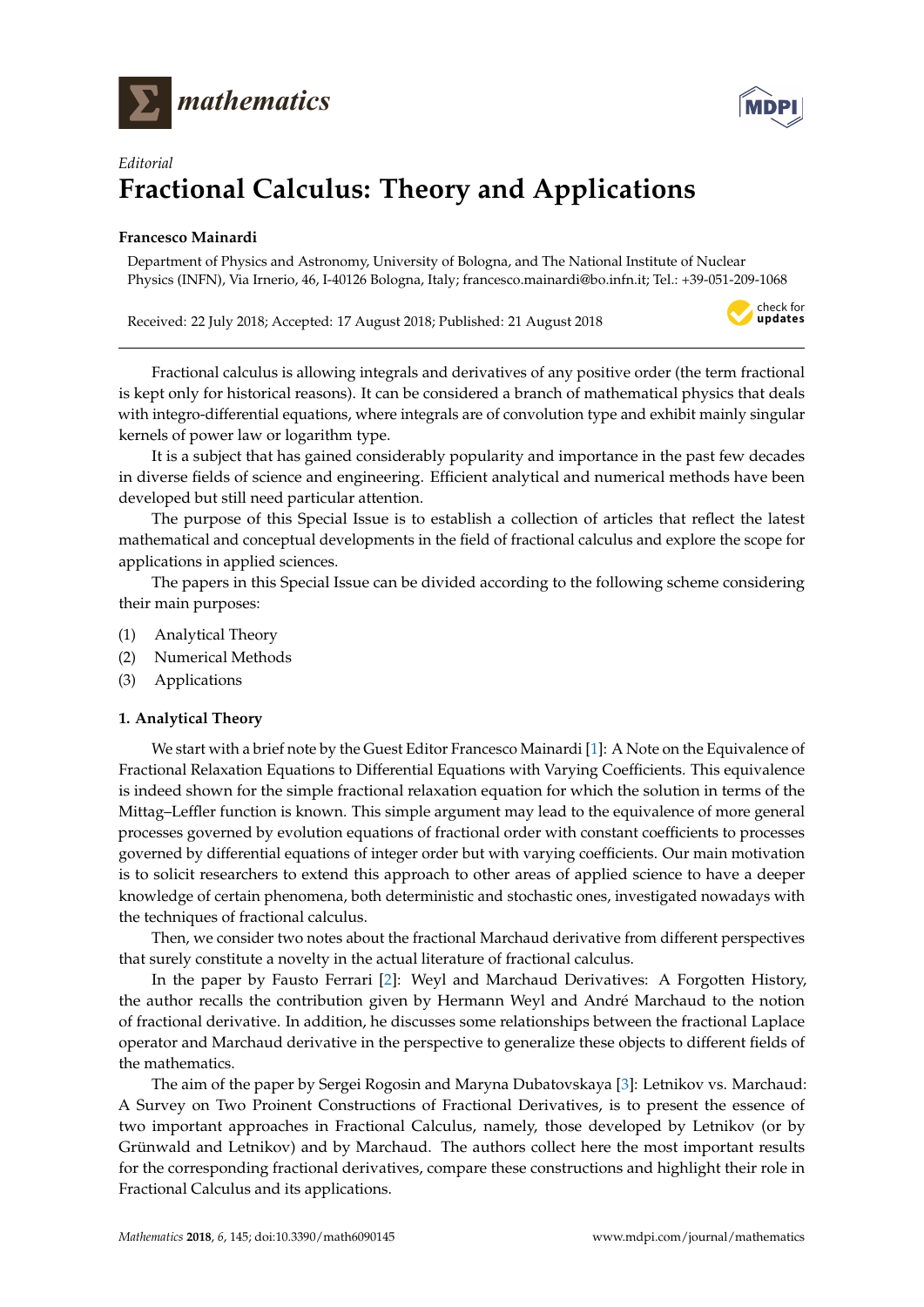In the paper by Trifce Sandev [\[4\]](#page-3-3): Generalized Langevin Equation and the Prabhakar Derivative, the generalized Langevin equation is considered with regularized Prabhakar derivative operator. The author analyzes the mean square displacement, time-dependent diffusion coefficient and velocity autocorrelation function. Further, he introduces the so-called tempered regularized Prabhakar derivative and analyzes the corresponding generalized Langevin equation with friction term represented through the tempered derivative.

In the paper by Roberto Garra, Enzo Orsingher and Federico Polito [\[5\]](#page-3-4): A Note on Hadamard Fractional Differential Equations with Varying Coefficients and Their Applications in Probability, the authors establish a connection between some generalizations of the COM–Poisson distributions and integro-differential equations with time-varying coefficients involving Hadamard integrals or derivatives. Moreover, they suggest a new interesting application in probability of a recently introduced generalized Le Roy function (see [\[6\]](#page-3-5)).

In the paper by Yuri Luchko [\[7\]](#page-3-6): On Some New Properties of the Fundamental Solution to the Multi-Dimensional Space- and Time-Fractional Diffusion-Wave Equation, the Mellin–Barnes integrals technique is employed to deduce some new analytical properties of solutions to the multi-dimensional space- and time-fractional diffusion-wave equation. Indeed, some new closed-form formulas for particular cases of the fundamental solution are derived. In particular, the author solves the open problem of the representation of the fundamental solution to the two-dimensional neutral-fractional diffusion-wave equation in terms of the known special functions.

In the paper by Khadidja and Lamine Nisse [\[8\]](#page-3-7): An Iterative Method for Solving a Class of Fractional Functional Differential Equations with "Maxima", the authors deal with nonlinear fractional differential equations with "maxima" and deviating arguments. The nonlinear part of the problem under consideration depends on the maximum values of the unknown function taken in time-dependent intervals. Proceeding by an iterative approach, they obtain the existence and uniqueness of the solution, in a context that does not fit within the framework of fixed-point theory methods for the self-mappings, frequently used in the study of such problems. An example illustrating their main result is also given.

#### **2. Numerical Methods**

The paper "Numerical Solution of Fractional Differential Equations: A Survey and a Software Tutorial" by Roberto Garrappa [\[9\]](#page-3-8) aims to provide a tutorial for the numerical solution of fractional differential equations (FDEs). In particular, numerical methods for solving systems of FDEs, as well as of multi-order type (i.e., in which each equation has a different order), and multi-term FDEs (i.e., equations in which derivatives of different order appears in the same equation), are presented. Some aspects related to the efficient implementation of the methods are discussed and the corresponding MATLAB routines are made freely available.

The paper "Numerical Solution of Multiterm Fractional Differential Equations Using the Matrix Mittag–Leffler Functions" by Marina Popolizio [\[10\]](#page-3-9) focuses on a numerical approach to solve Multiterm Fractional Differential Equations (MTFDEs), that is, equations involving derivatives of different orders. They are very common to model many important processes, particularly for multi-rate systems. The analyzed approach is based on the possibility to equivalently write MTFDEs in terms of a linear system of Fractional Differential Equations of the same order; the,n the solution is computed by means of the Mittag-Leffler function evaluated in the coefficient matrix by means of very recent tools [\[11\]](#page-3-10). This matrix approach turns out to be very accurate and fast, also in comparison with other numerical methods, as shown by several numerical tests presented in the paper.

The paper by Vladimir D. Zakharchenko and Ilya G. Kovalenko [\[12\]](#page-3-11): Best Approximation of the Fractional Semi-Derivative Operator by Exponential Series, considers the implementation of a fractional-differentiating filter of the order of  $1/2$  by a set of automation astatic transfer elements, which greatly simplifies practical implementation. Real technical devices have the ultimate time delay, albeit small in comparison with the duration of the signal. As a result, the real filter will process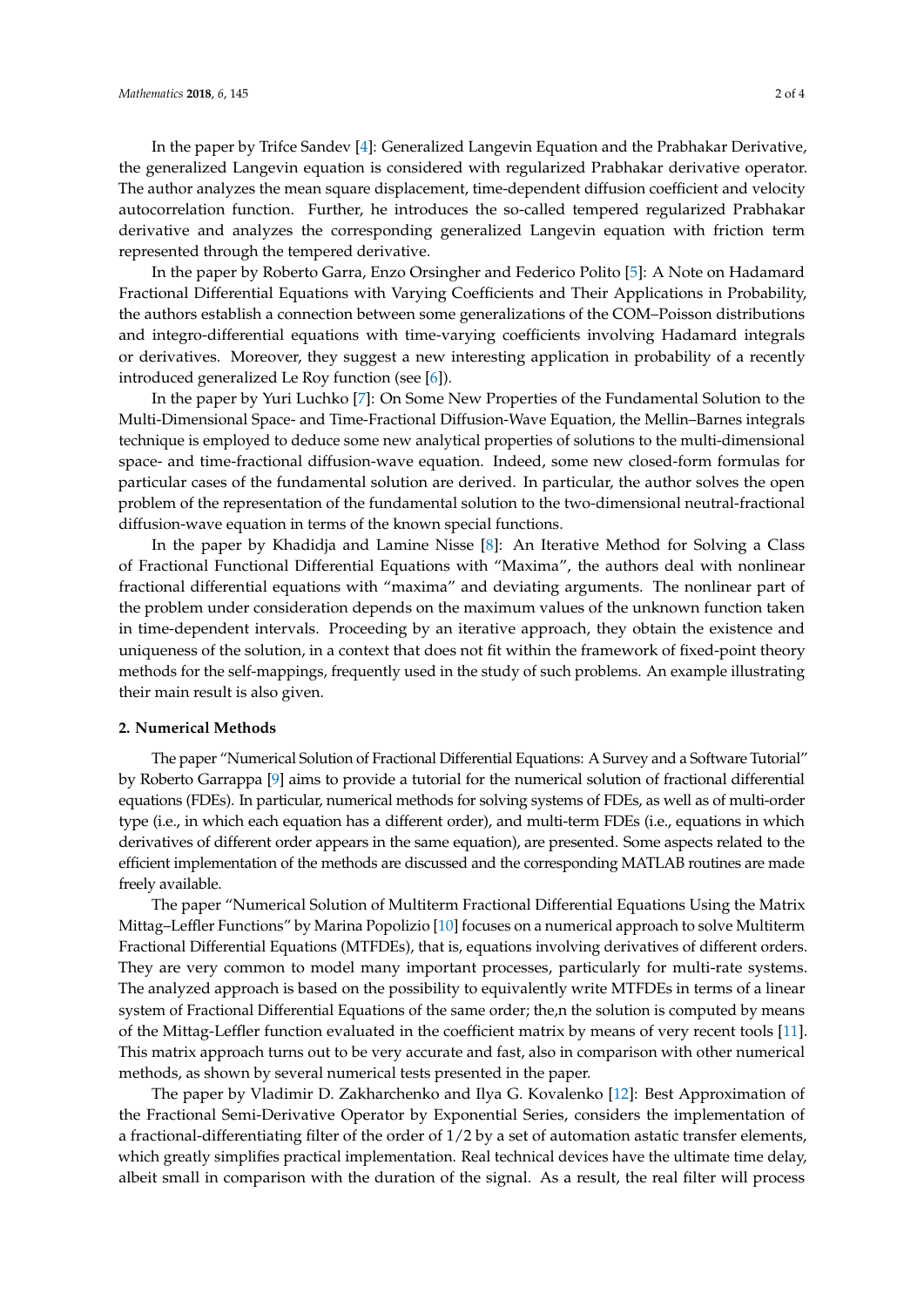the signal with some error. In accordance with this, this paper introduces and uses the concept of a "pre-derivative" of 1/2 of magnitude. An optimal algorithm for realizing the structure of the filter is proposed based on the criterion of minimum mean square error. Relations are obtained for the quadrature coefficients that determine the structure of the filter. This technique is shown to be useful for a significant reduction in the time required to obtain an estimate of the mean frequency of the spectrum of Doppler signals when seeking to measure the instantaneous velocity of dangerous

## **3. Applications**

near-Earth cosmic objects.

Among the many interesting applications of fractional calculus to physical systems, in this Special Issue, we find the paper devoted to the fractional viscoelasticity.

In the paper "Storage and Dissipation of Energy in Prabhakar Viscoelasticity" by Ivano Colombaro, Andrea Giusti and Silvia Vitali [\[13\]](#page-3-12), the authors clarify some aspects of the attenuation processes emerging in a Fractional Maxwell model of viscoelasticity involving Prabhakar derivatives. On this topic we refer the reader to A. Giusti and I. Colombaro [\[14\]](#page-3-13).

A further application related to fractional calculus is devoted to the free electron laser (FEL) and carried out by a group led by a well-known specialist on this topic (Prof. Dattoli). In the paper "Fractional Derivatives, Memory Kernels and Solution of a Free Electron Laser Volterra Type Equation" by Marcello Artioli, Giuseppe Dattoli, Silvia Licciardi and Simonetta Pagnutti [\[15\]](#page-3-14), the authors recall that the high gain FEL equation is a Volterra type integro-differential equation amenable for analytical solutions in a limited number of cases. In this note, a novel technique, based on an expansion employing a family of two variable Hermite polynomials, is shown to provide straightforward analytical solutions for cases hardly solvable with conventional means. The possibility of extending the method by the use of expansion using different polynomials (such as two variable Legendre) expansion is also discussed.

The paper "Application of Tempered-Stable Time Fractional-Derivative Model to Upscale Subdiffusion for Pollutant Transport in Field-Scale Discrete Fracture Networks" by Bingqing Lu, Yong Zhang, Donald M. Reeves, HongGuang Sun and Chunmiao Zheng [\[16\]](#page-3-15) aims to explore the relationship between real-world aquifer properties and non-Fickian transport dynamics. According to the authors, the fractional partial differential equations built upon fractional calculus can be reliably applied with appropriate hydro-geologic interpretations. They use the Monte Carlo approach to generate field-scale multiple discrete fracture network (DFN) flow and transport scenarios where the fracture properties change systematically, and then to simulate groundwater flow and pollutant transport through the complex DFNs. For a point source located initially in the mobile phase or fracture, the late-time behavior for the pollutant breakthrough curves (BTCs) simulated by the Monte Carlo approach is then explained by the tempered–stable time fractional advection–dispersion equation. The relationship between medium heterogeneity and transport dynamics through the combination of numerical experiments and stochastic analysis is built.

In the paper by Guoxing Lin [\[17\]](#page-3-16): Analysis of PFG Anomalous Diffusion via Real-Space and Phase-Space Approaches, two significantly different methods are proposed to analyze the pulsed-field gradient (PFG) anomalous diffusion: the effective phase-shift diffusion equation (EPSDE) method and a method based on observing the signal intensity at the origin. The EPSDE method describes the phase evolution in virtual phase space, while the method to observe the signal intensity at the origin describes the magnetization evolution in real space. However, these two approaches give the same general PFG signal attenuation including the finite gradient pulse width (FGPW) effect, which can be numerically evaluated by a direct integration method. The direct integration method is fast and without overflow. It is a convenient numerical evaluation method for Mittag–Leffler function-type PFG signal attenuation. The methods here provide a clear view of spin evolution under a field gradient, and their results will help the analysis of PFG anomalous diffusion.

**Funding:** This research received no external funding.